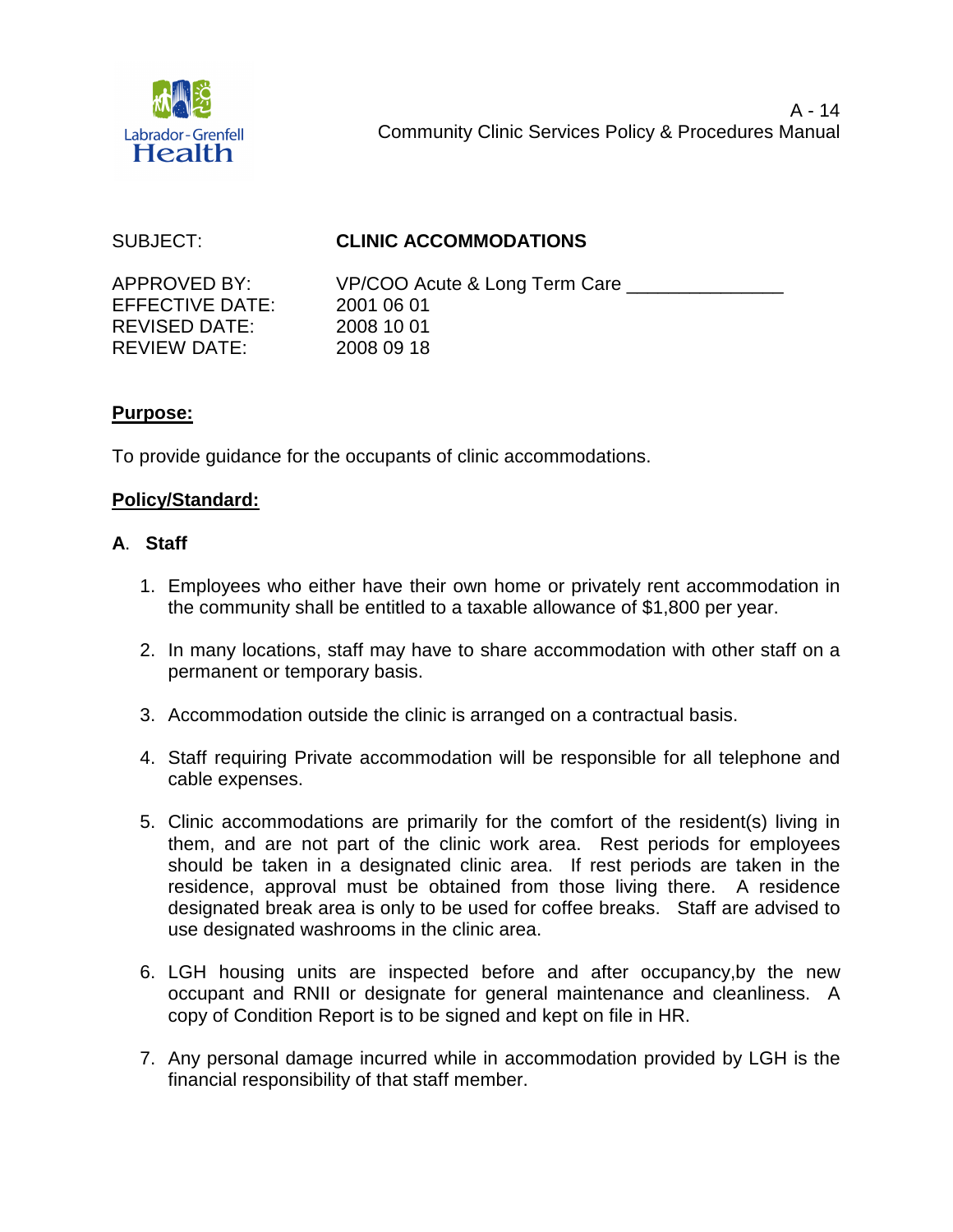

# Subject: **CLINIC ACCOMMODATIONS**  Page 2

## **B. Relatives and Friends**

1. Staff wishing to entertain relatives or personal friends may do so if in shared clinic accommodations, the arrangements are compatible to the other residents.

2. Staff are responsible for their guests.

### **C. Transients**

1. Visiting staff, on business, may stay in Clinic accommodations free of charge and purchase their own food at their own expense.

2. Other transients and government employees must be encouraged to seek accommodations at local boarding houses, hotels and motels. If this is not possible, the decision to provide accommodation at the Community Clinic is left to the discretion of the Nurse in Charge. If accommodations are provided, they will be charged the prescribed rate.

#### **D. Pets**

Refer to CCS Policy A-15

#### **E. Smoking and Candle Burning**

For attached and multi unit accommodations, smoking is prohibited in and on all LGH owned or operated premises and facilities including interior, exterior grounds and parking lots. For stand alone single unit accommodations, smoking is not permitted indoors but tenants are not required to go off the property.

Candle burning is not permitted in the LGH units.

#### **F. Personal Belongings**

Occupants are responsible for insuring their own personal belongings.

#### **G. Fat Frying**

Fat frying is acceptable only if a Canadian Standards Act approved appliance is used.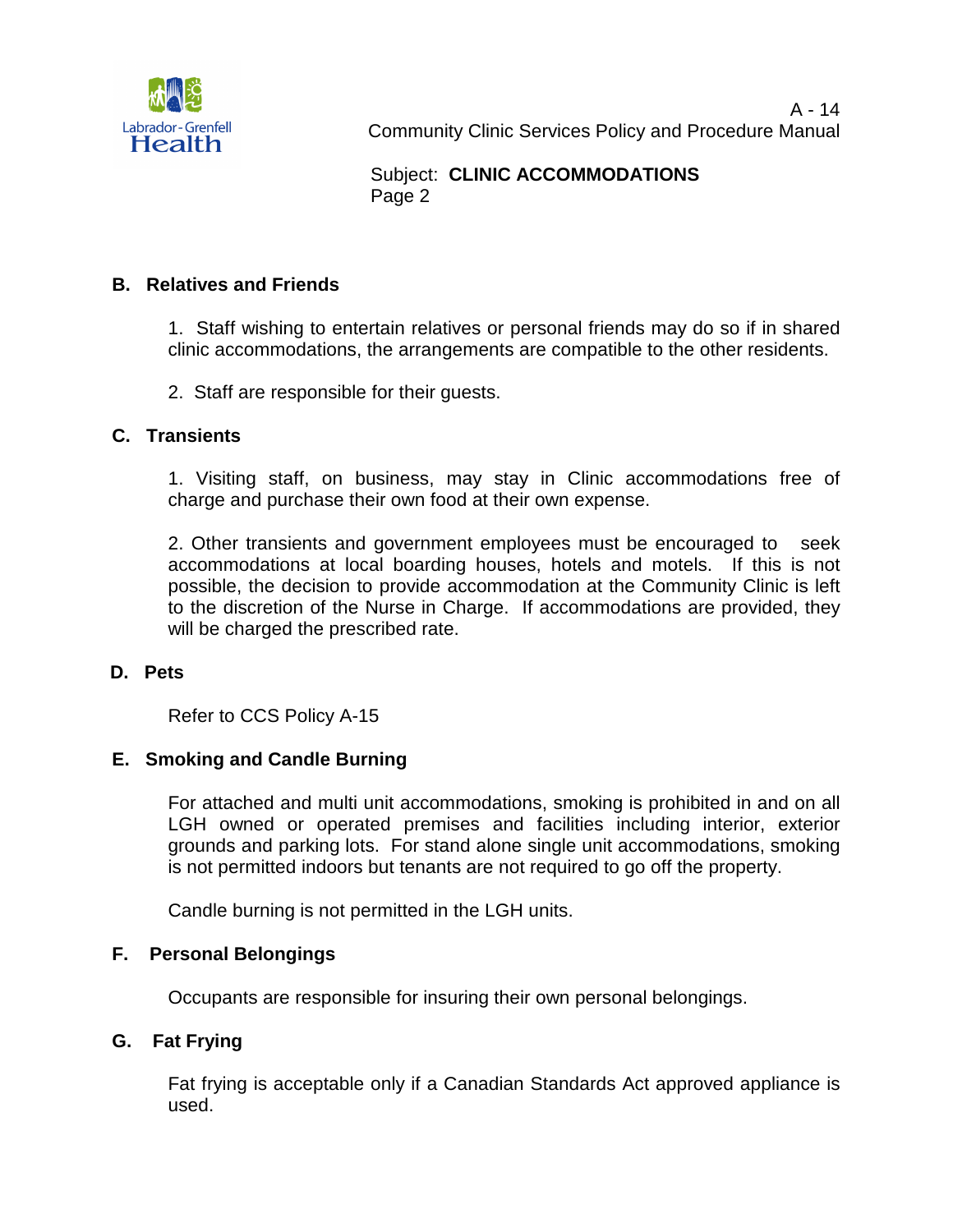

# Subject: **CLINIC ACCOMMODATIONS**  Page 3

# **H. Water Pipes**

Please ensure during the winter that the heat is NOT turned down and windows are NOT left open, as the pipes may freeze causing extensive damage.

# **I. Vacating Housing**

- All floors, carpets must be cleaned.
- All walls shall be clean and nails/screws removed.
- All windows, and screens cleaned.
- All sinks, toilets and bathtubs shall be clean and hygienic.
- All appliances including range hoods shall be cleaned.
- All garbage placed in outside receptacle.
- Keys returned to the RNII upon vacating unit.

# **Materials Required:**

Condition Report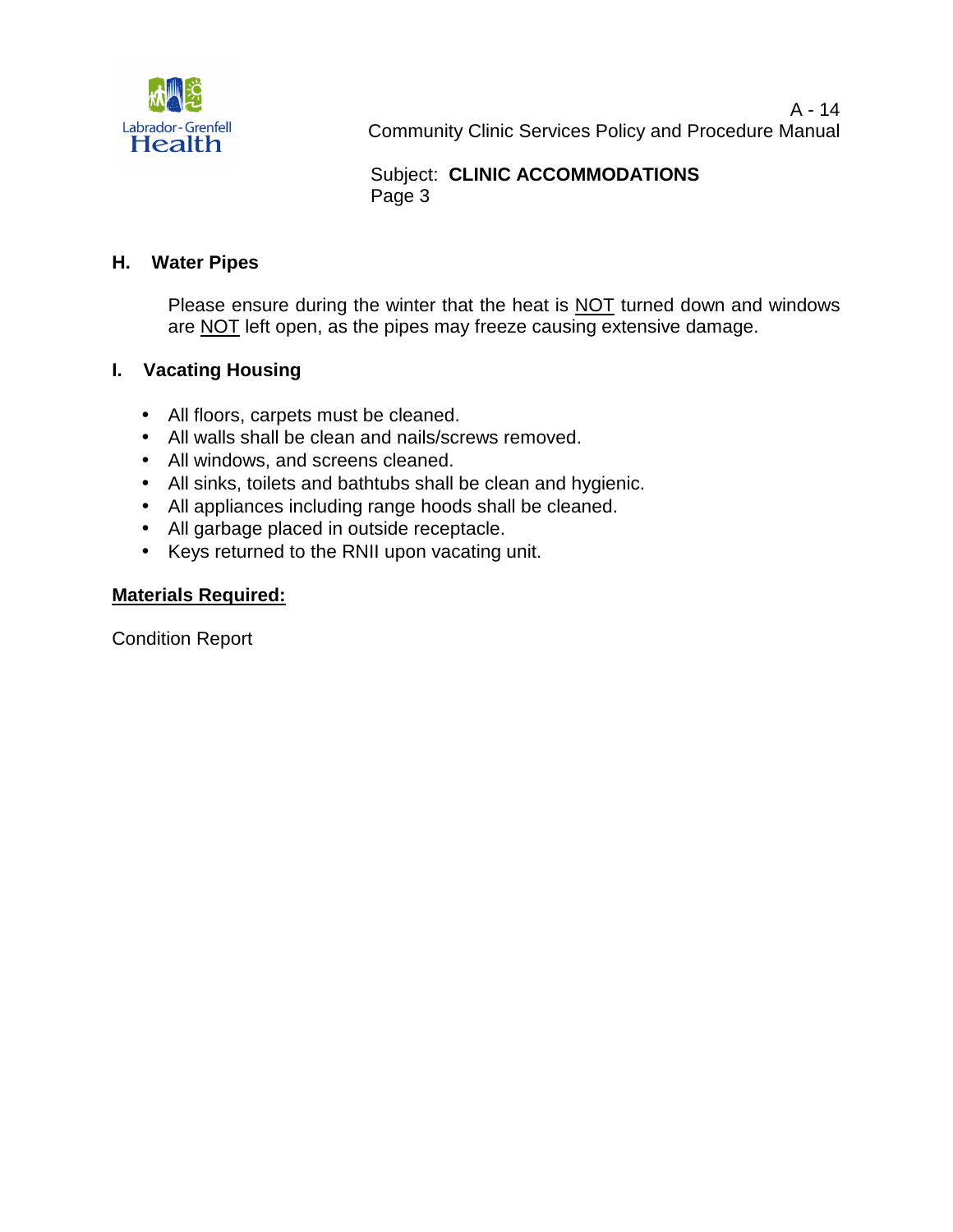

 Subject: **CLINIC ACCOMMODATIONS**  Page 4

## **CONDITION REPORT**

**Community Clinic:** \_\_\_\_\_\_\_\_\_\_\_\_\_\_\_\_\_\_\_\_\_\_\_\_\_\_\_\_\_\_\_\_\_\_\_\_\_\_\_\_

**Name of Resident:** \_\_\_\_\_\_\_\_\_\_\_\_\_\_\_\_\_\_\_\_\_\_\_\_\_\_\_\_\_\_\_\_\_\_\_\_\_\_\_

**Notes: G - Good** 

- **M Missing**
- **D Damaged**
- **B Broken**
- **S Scratched or marked**

|                           | <b>Condition at</b>            | <b>Condition at Termination of</b> |
|---------------------------|--------------------------------|------------------------------------|
|                           | <b>Commencement of Tenancy</b> | <b>Tenancy</b>                     |
| <b>Living Room</b>        |                                |                                    |
| Ceiling                   |                                |                                    |
| Walls                     |                                |                                    |
| Flooring                  |                                |                                    |
| Couch                     |                                |                                    |
| Chair(s)                  |                                |                                    |
| Table(s)                  |                                |                                    |
| Doors and Trim            |                                |                                    |
| <b>Light Fixture</b>      |                                |                                    |
| <b>Kitchen</b>            |                                |                                    |
| Ceiling                   |                                |                                    |
| Walls                     |                                |                                    |
| Doors and Trim            |                                |                                    |
| Flooring                  |                                |                                    |
| Countertop                |                                |                                    |
| <b>Cabinets and Doors</b> |                                |                                    |
| Refrigerator              |                                |                                    |
| Range                     |                                |                                    |
| Sink                      |                                |                                    |
| <b>Light Fixture</b>      |                                |                                    |
| <b>Hallway</b>            |                                |                                    |
| Ceiling                   |                                |                                    |
| Walls                     |                                |                                    |
| Doors and Trim            |                                |                                    |
| Closed(s)                 |                                |                                    |
| <b>Light Fixture</b>      |                                |                                    |
|                           |                                |                                    |
| <b>Bathroom</b>           |                                |                                    |
| Tub                       |                                |                                    |
| Sink                      |                                |                                    |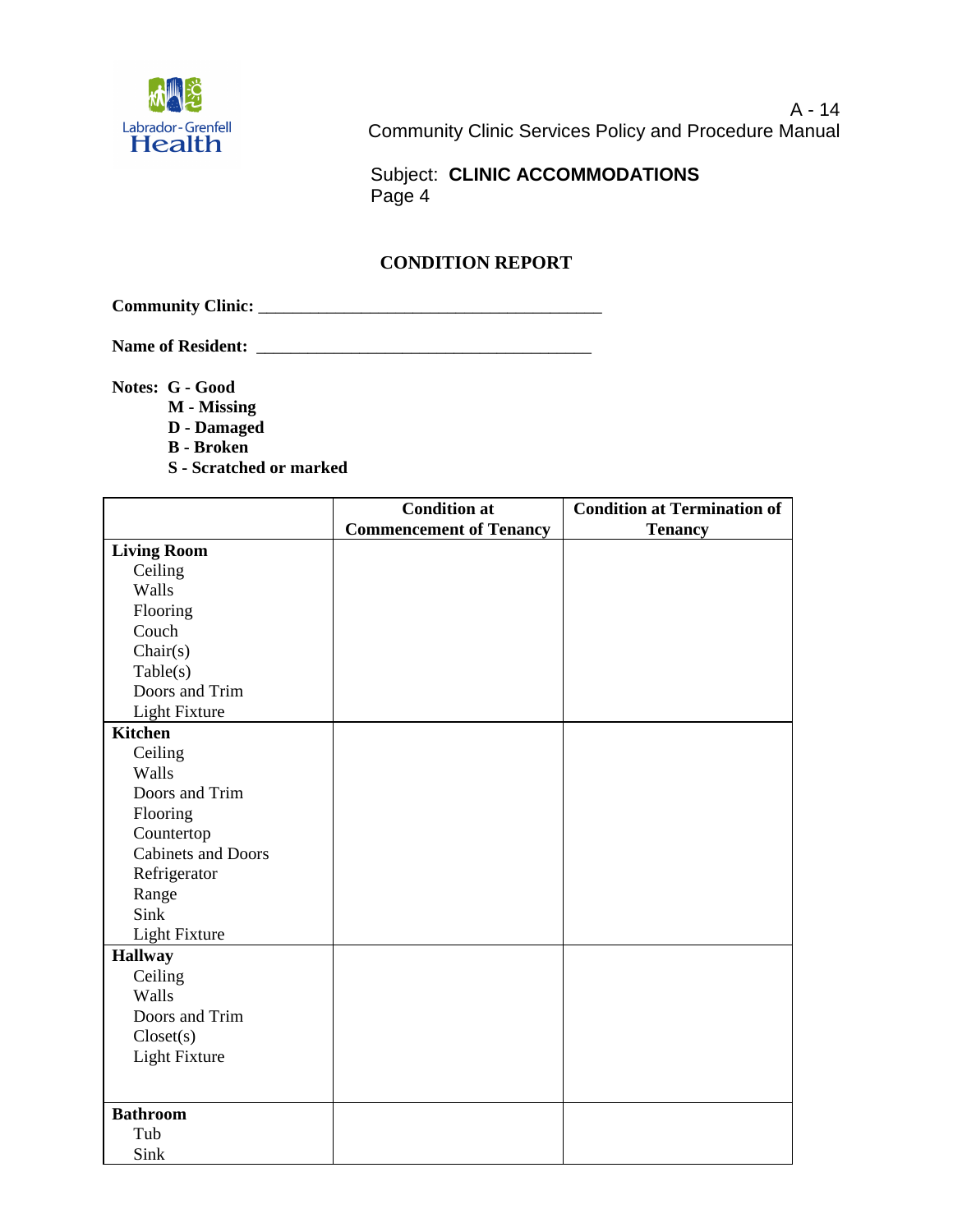

# Subject: **CLINIC ACCOMMODATIONS**  Page 5

| Toilet               |  |
|----------------------|--|
| Cabinet(s)           |  |
|                      |  |
| Flooring<br>Mirror   |  |
|                      |  |
| <b>Light Fixture</b> |  |
| <b>Towel Racks</b>   |  |
| Bedroom #1           |  |
| <b>Bed</b>           |  |
| <b>Bureau</b>        |  |
| Flooring             |  |
| Ceiling              |  |
| Walls                |  |
| Window               |  |
| Closet               |  |
| Door and Trim        |  |
| <b>Light Fixture</b> |  |
| Bedroom #2           |  |
| <b>Bed</b>           |  |
| <b>Bureau</b>        |  |
| Flooring             |  |
| Ceiling              |  |
| Walls                |  |
| Window               |  |
| Closet               |  |
| Door and Trim        |  |
| <b>Light Fixture</b> |  |
| Bedroom #3           |  |
| <b>Bed</b>           |  |
| <b>Bureau</b>        |  |
| Flooring             |  |
| Ceiling              |  |
| Walls                |  |
| Windows              |  |
| Closet               |  |
| Door and Trim        |  |
| <b>Light Fixture</b> |  |
| <b>Keys Issued</b>   |  |
|                      |  |

\_\_\_\_\_\_\_\_\_\_\_\_\_\_\_\_\_\_\_\_\_\_ \_\_\_\_\_\_\_\_\_\_\_\_\_\_\_\_\_\_\_\_\_\_

Inspected by:

Landlord Date

\_\_\_\_\_\_\_\_\_\_\_\_\_\_\_\_\_\_\_\_\_\_ \_\_\_\_\_\_\_\_\_\_\_\_\_\_\_\_\_\_\_\_\_\_

Tenant Date